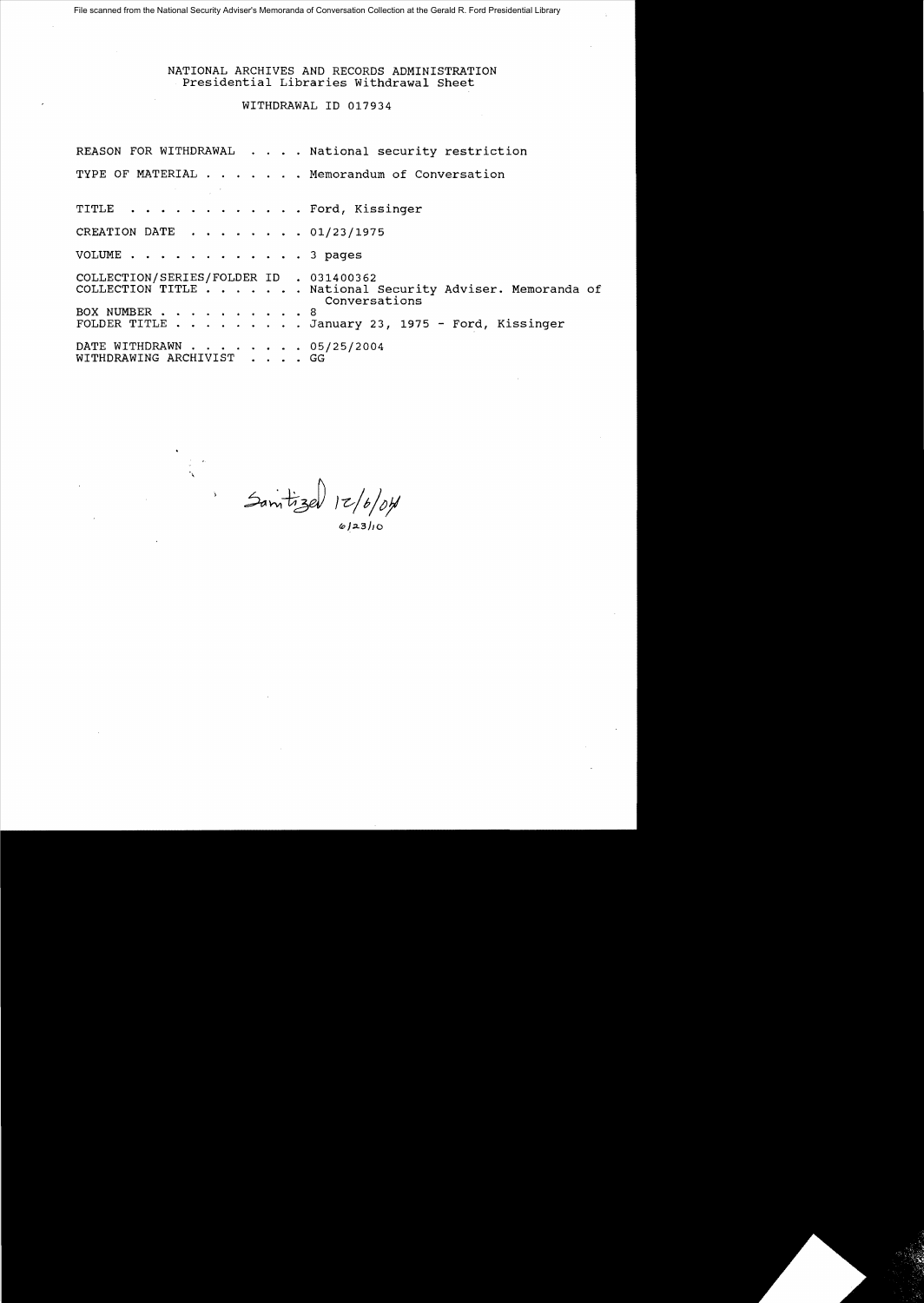**MEMORANDUM** 

### THE WHITE HOUSE

WASHINGTON

### **SECRET/NODIS/XGDS**

**DECLASSIFIED w/ portions exempted** E.O. 12953 (as amended) SEC 3.3 MR#  $10 - 112 + 19$ RAC project 416/04 CIA les 6/23/10: NSCO 2Jake NARA Detro 8/18/10

### MEMORANDUM OF CONVERSATION

PARTICIPANTS:

President Ford

Dr. Henry A. Kissinger, Secretary of State and Assistant to the President for National Security Affairs

Lt. General Brent Scowcroft. Deputy Assistant to the President for National Security Affairs

DATE AND TIME:

Thursday, January 23, 1975  $9:35 - 10:18$  a.m.

PLACE:

The Oval Office

The President: I think you should have examples in the speech. It will be meaningless to most without it.

Kissinger: Okay.

I mentioned earlier the Treasury tendency to vote against World Bank loans -- hard and soft -- to our friends, like Nigeria and Indonesia. Simon's idea of economic warfare against Iran, Nigeria, and others like If we could take on just Libya, Iraq, Algeria. I think we that is bad. should have a meeting so each could present his views and you could decide.

### The President: Set one up.

Kissinger: We are in a position of leadership on world food issues. The question is, who here does it? There are no differences between me and Butz on substance, but if he leads it, no one will pay any attention. It's not an acute issue, but it may come to you next week.

Sadat, after urging from Fahrhy, has come back with a hesitating answer. I think you should write a fairly firm, but friendly, letter to him saying you are way out on a limb.

> Henry A. Kissinger èlassified by

EXEMPT FROM GENERAL DECLASSIFICATION SCHEDULE OF EXECUTIVE ORDER 11652. EXEMPTION CATEGORY  $5(b)(3)$ AUTOMATICALLY DECLASSIFIED ON Imp. to Det.

SECRET/NODIS/XGDS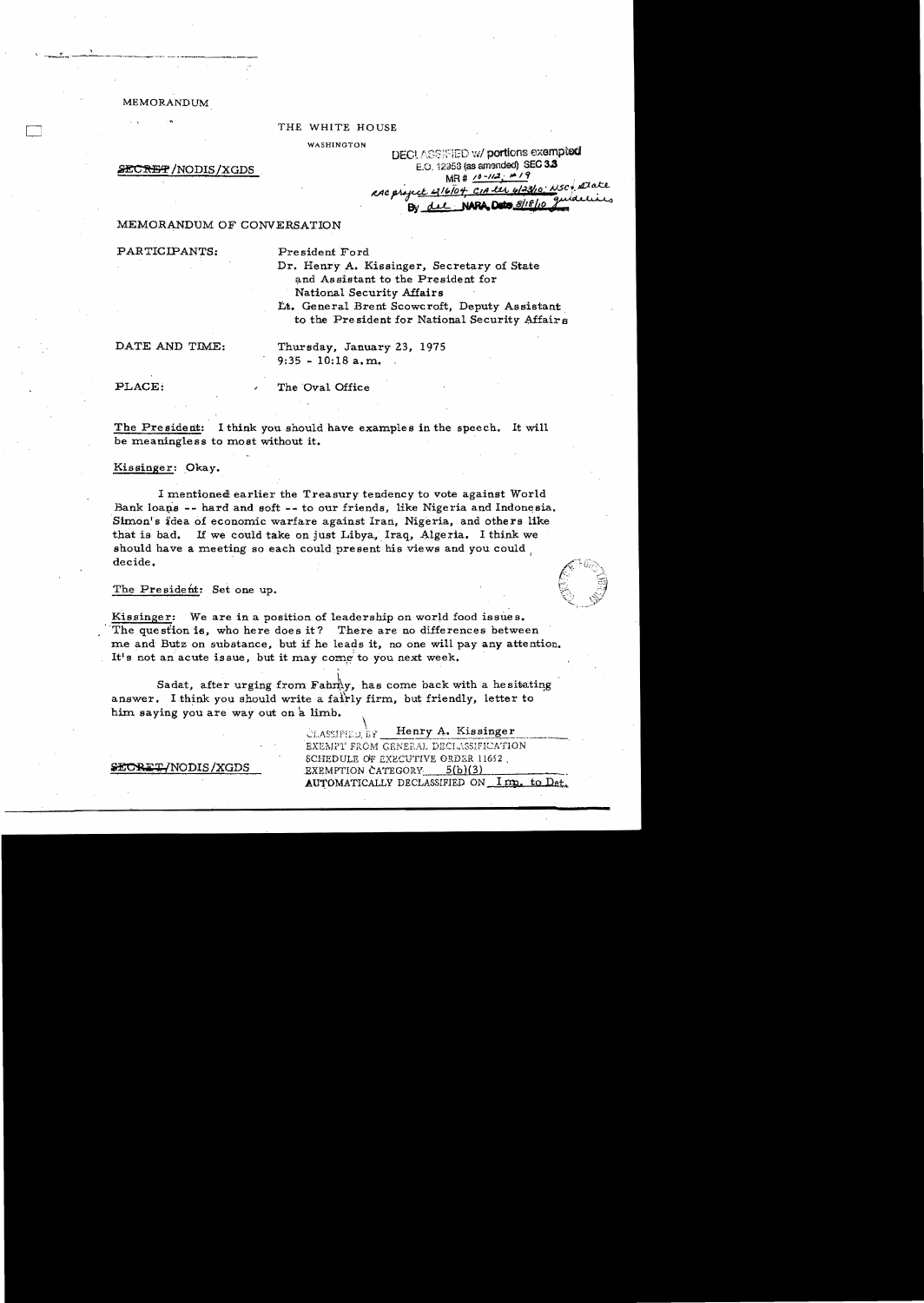# $\frac{1}{2}$  ,  $\frac{1}{2}$  ,  $\frac{1}{2}$  ,  $\frac{1}{2}$  ,  $\frac{1}{2}$  ,  $\frac{1}{2}$  ,  $\frac{1}{2}$  ,  $\frac{1}{2}$  ,  $\frac{1}{2}$  ,  $\frac{1}{2}$  ,  $\frac{1}{2}$  ,  $\frac{1}{2}$  ,  $\frac{1}{2}$  ,  $\frac{1}{2}$  ,  $\frac{1}{2}$  ,  $\frac{1}{2}$  ,  $\frac{1}{2}$  ,  $\frac{1}{2}$  ,  $\frac{1$

I think Fahmy is trying to prove he can get his way by psychological warfare. He is trying to prove how tough he is. I think I would be trapped out there -- the U. S. can't get involved in a shuttle.

If this blows up, we must realize the letter might be published.

We had a 40 Committee meeting. We can't conduct covert operations. Colby is a disaster and really should be replaced. Colby is shellshocked  $$ he wanted to testify on Azorian because it was a domestic operation. He said he would work it out with the VP **--** I said it was none of the VP's business.

The President: That's stupid.

Kissinger: There are now so many people who have to be briefed on covert operations, it is bound to leak.

There is no one with guts left. All of yesterday they were making a record to protect themselves about Azorian. It was a discouraging meeting. 1 wonder if we shouldn't get the leadership in and discuss it. Maybe there should be a Joint Committee.

The President: 1 have always fought that, but maybe we have to. It would have to be a tight group, not a big broad one.

Kissinger: I am really worried. We are paralyzed. We have delayed<br>a long time ven though a long time our capacity may not be too great.

The President: Maybe we'll have a breakfast in the residence.

Kissinger: On the NSC meeting on MBFR, the only issue is when to play the nuclear option -- all at once or piddling it out.

The President: Timewise, when should we move?

Kissinger: I wouldn't decide it at the meeting  $-$ -just to preserve some flexibility. I would tell Resor he could give to NATO in February and present it at Geneva in March.

The President: Is there a chance we could have something by the summit?

é,

### SEGRET/NODIS/XGDS